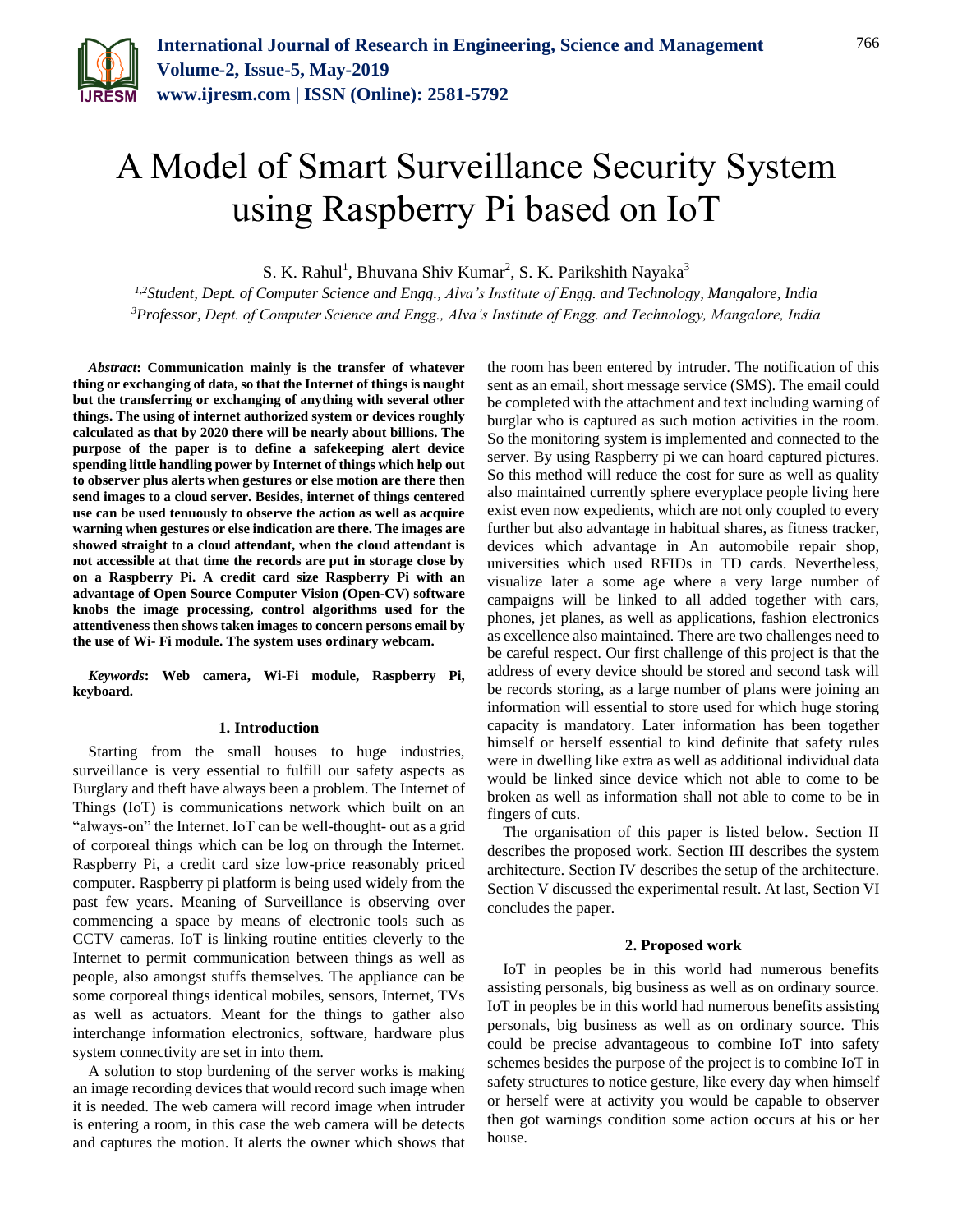

# **International Journal of Research in Engineering, Science and Management Volume-2, Issue-5, May-2019 www.ijresm.com | ISSN (Online): 2581-5792**



Fig. 1. Motion detection flow chart

Every operator who is knowledgeable in the existing system may deliberate of a system that may add more flexibility plus run with some common applications such as android. This work is aimed in such a way to escape the disadvantages of the existing system. The proposed arrangement supports more elasticity, relaxation capacity and protection. The further most important benefit i.e. here arrangement would had above the additional exists i.e. it will form the handlers arrangement not heavy. Here system in view is not at all requiring having machineries next to mutually finishes toward acquire the wanted result. Therefore, aimed at house handlers the arrangement will be shown on the way to stay of significant usage like that one devours less power utilization besides too originates by a small charge. This development purposes to make simpler indication finding as well as the crossing point to be there customer approachable, whichever will show result in notices once indication be present noticed.

## **3. System architecture**

In the existing method the Raspberry Pi is connected to web camera to detect and capture the snapshots, videos of the motion when detected and the RJ45 LAN cable to connect to the Internet for sending and receiving data. The data can be uploaded to external server such as FTP or SFTP or Cloud Servers.

Raspberry Pi executes the processing of all the data and after the data are analyzed then uploading images and Videos to the ftp server and instant email notifications with attached snapshots to user.



Fig. 2. System architecture

*Raspberry Pi:* A computer which is credit card sized is the Raspberry Pi, in which any HDMI input gadget is able to plug as well as for an operation, a keyboard is required for a procedure. When that one is prepared then the HDMI as well as control panel are similarly not necessarily needed meant for that one operation as you can then operate it by other means. The main technical specifications of the latest model of Raspberry Pi also known as Model B have the following features:

- SD Card Slot is used to install OS/booting/long term storage. The total memory SD card is about 8GB.
- Micro USB Power Port provides 700mA at 5A.
- RCA Video Out is connected to display if HDMI output. It is mainly used to carry audio and video signals. They are otherwise called as A/V jacks.
- Audio out Digital audio is obtained if HDMI is used to obtain stereo audio.
- Ethernet Port is used to connect to the Internet. It similarly plays significant role in updating, and getting new software easier.
- HDMI OUT (High Definition Multimedia Interface) is used with HDTVs as well as monitors with HDMI input.
- GPIO 40 pin interface allows us to control and interact with real world.

The Raspberry Pi runs Linux form operating systems as well as there is a master version of Linux based kernel well known as Raspbian which can run nearly all programs which are Linux compatible. Raspbian is a free operating system based on Debian optimized for Raspberry Pi hardware. An operating system is the set of basic programs and utilizes that make raspberry pi run. The Raspberry pi is a significantly extra powerful device but that power arises with some responsibilities that won't requirements for Arduino devices. For that reason in this project we have made a use of 'python' script for motion detection.

The Raspberry Pi can be used to security system at a relatively low cost. It controls on the concept of the IoT. There are numerous things that make the Raspberry Pi vital for security purpose but the one that stands out the most has to be the remarkably affordable cost. A security system to be installed can be very costly from security companies, however with some skills and time the Raspberry Pi can be programed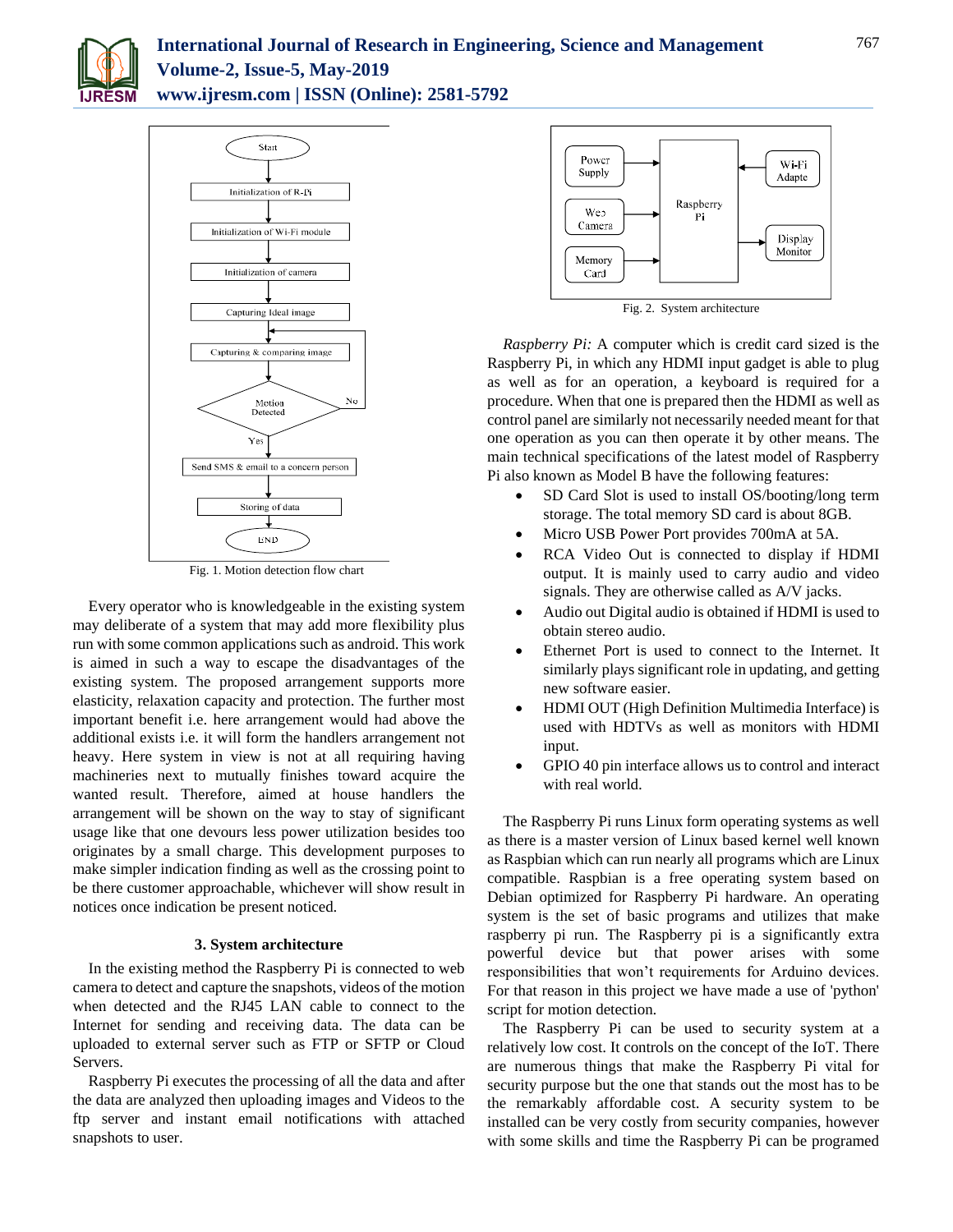

# **International Journal of Research in Engineering, Science and Management Volume-2, Issue-5, May-2019 www.ijresm.com | ISSN (Online): 2581-5792**

to be a safety system by means of as much sensors as you need, for a fraction of the cost. OS/booting/long term storage. The total memory SD card is about 8GB.



Fig. 3. Raspberry Pi

*Python:* Python is a high-level, interpreted, interactive as well as object-oriented scripting language. Python was designed to be highly understandable which uses English keywords frequently where as other languages usage punctuation and it has rarer syntactical constructions than other languages.

Python is interpreted: It is administered at runtime by the interpreter also you do not need to compile your program before executing it. This is analogous to PERL and PHP. Python is Interactive: This means that you can actually stand at a Python prompt as well as interact with the interpreter directly to write your programs. Python is Object-Oriented: This means that Python provisions Object-Oriented style otherwise technique of programming that compresses code within objects.

Python is Beginner's Language: Python is an impressive language for the learner programmers plus supports the development of a wide range of applications from simple text processing to WWW browsers to games. Python was developed by Guido van Possum in the late eighties also early nineties at the National Research Institute for Mathematics and Computer Science in the Netherlands. Python is resulting from many other languages, including ABC, Modula-3, C, C++, Algol-68 and other scripting languages. Python is copyrighted. Like Perl, Python source code is now obtainable under the GNU General Public License (GPL).

### **4. Experimental setup**

Motion detection all of it on the base of frame differencing meaning comparing how pixels change location after each frame. The method appearances for an object variation in the image.

The problematic with these motion detection methods is that neither detects slow moving objects, determined by the sensitivity of that verge, nonetheless uncertainty the verge is also delicate, that one shall notice belongings similar to gumshoes as well as modifications daylight.

Algorithm for Motion Detection

- Process motion detection
- calculation of the mean of a particular shade in that first frame
- Waiting for X sec.
- Calculation of the mean of a particular shade in that second frame
- Condition absolute (avgFrame1−avgFrame2) > threshold then
- Motion detected



Fig. 4. Experimental setup

Motion Detection algorithm similarly can't examine a spinning thing  $-$  a thing i.e. changes. Condition here remains not any gesticulation identified; the package won't protect information.

## **5. Experimental result**

The project as well as application of the proposed keen security observation arrangement with IoT approach by means of the Raspberry-Pi done successfully. Tested fully developed system to demonstrate its feasibility and effectiveness. The monitoring system contains the hardware as well as software operations. The hardware implementation carried out the Raspberry Pi, and the software implementation carried out the software program that is programmed in the Raspberry Pi and the concern person's computer, in order the devices were capable to communicate each other. The screenshots of the smart security surveillance system developed has been presented.

#### Steps to Install RASPBIAN OS

- 1. First to assign the ambition meant for fixing Operating System.
- 2. SD connector could too use designed used meant for this determination
- 3. From source kiln project which is a zip file, downloading WINDISK 32 value.
- 4. Extracting and then runs the zip file
- 5. Selecting the particular file in addition to tick course like manager.
- 6. selecting the picture file which was already take out from over.
- 7. Clicking writes and then waits meant for write procedure to finish.